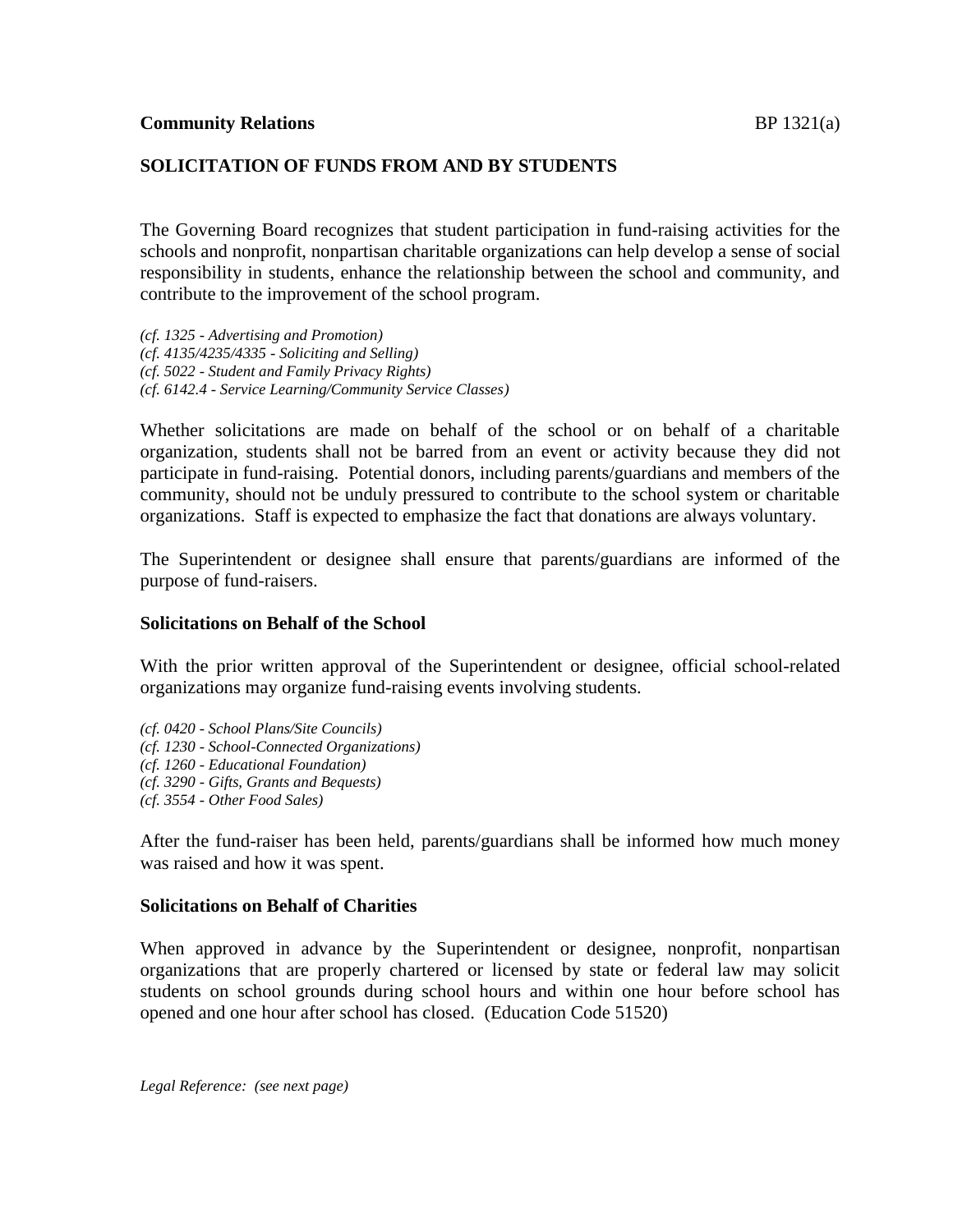### **SOLICITATION OF FUNDS FROM AND BY STUDENTS** (continued)

#### *Legal Reference:*

*EDUCATION CODE 51520 Prohibited solicitations on school premises 51521 Unlawful solicitations of contribution or purchase of personal property for benefit of public school or student body; exception BUSINESS AND PROFESSIONS CODE 17510-17510.95 Charitable solicitations PENAL CODE 319-329 Raffles REVENUE AND TAX CODE 6361 Sales tax exemption for certain sales CODE OF REGULATIONS, TITLE 8 11706 Dangerous activities and occupations*

*Management Resources:*

*CSBA PUBLICATIONS Healthy Food Policy Resource Guide, 2003 ATTORNEY GENERAL PUBLICATIONS Guide to Charitable Solicitation, 1999 Attorney General's Guide for Charities, 1988 WEB SITES Office of the Attorney General: http://caag.state.ca.us*